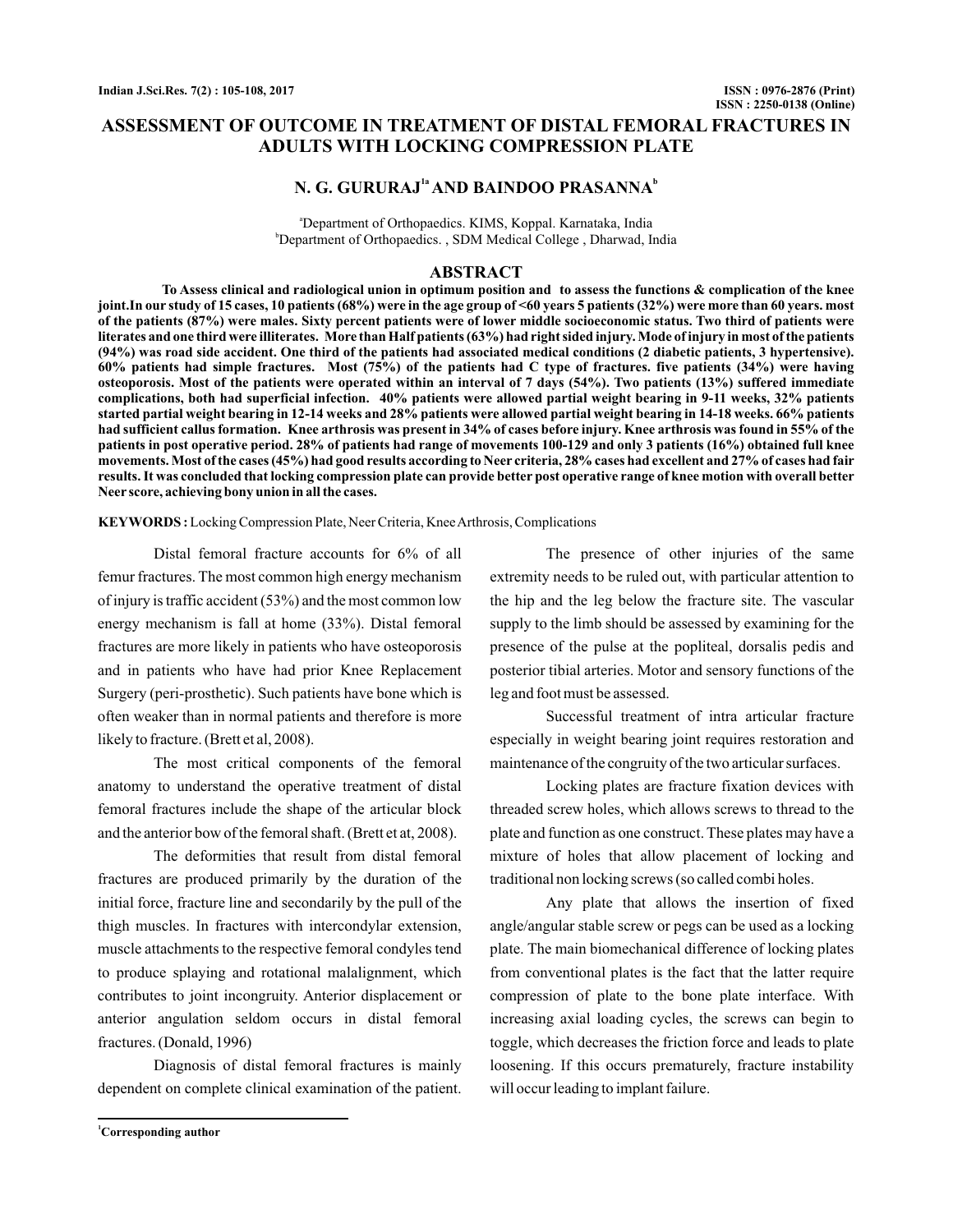#### **GURURAJ AND PRASANNA : ASSESSMENT OF OUTCOME IN TREATMENT OF DISTAL...**

Locking plates follow the biomechanical principle of external fixation and do not require friction between plate and bone. They are considered to be internal fixators from a biomechanical point of view since the angular stable interface between the screws and the plate is achieved without any contact to the bone. In essence, however, locking plates can be considered to be external fixation placed underneath the skin and soft tissue envelope, although they are more stable as a result of the shorter distance between the plate and the bone.(Wilkins,2008).

The increase in stability provided by the locking plates is most helpful to surgeons in treating fracture in poor quality bone, a comminuted bicondylar fracture for which a single plate may not provide adequate stability. Also, since only a single plate is needed and the plate does not depend on a tight fit to the bone for stability, substantially less soft tissue dissection may be required, thus preserving the local blood supply and enhancing fracture healing. (Wilkins 2008).

The present study was undertaken to study assessment of outcome in treatment of distal femoral fractures in adults with locking compression plate with following aims and objectives: 1. To assess clinical and radiological union in optimum position. 2. To assess the functions & complication of the knee joint.

## **MATERIALSAND METHODS**

The present study was include the patients of distal femoral fractures admitted to Department of Orthopaedics, at Government Medical College, Rajindra Hospital, Patiala. Only fifteen cases were selected where ORIF is indicated like in patients with displaced intra-articular fractures, multiple injuries, severe ipsilateral limb injuries, displaced extra-articular supracondylar fractures, pathological fractures and most open fractures.

The Institutional Ethical Committee of Medical College gave the approval for the study. The study was completed in a period of six months i.e.,

Patients were evaluated in the emergency with attention to ABC of trauma care i.e. Airway, Breathing and Circulation. Primary survey of the patient will be conducted regarding the presence of other associated injuries and complications.

Primary treatment was given in the form of splintage, antiseptic dressing, antibiotics, analgesics, antiinflammatory drugs and intravenous fluids.

Complete biodata of the patients were recorded and detailed history was taken. Routine investigations were done and initial radiographs taken in anteroposterior and lateral directions.

Tibial pin traction was given in the emergency, till the patient is fit for surgery after complete medical and cardiology checkup.

After giving pre-anaesthetic medication, patient was given general, spinal or epidural anaesthesia. Under all aseptic conditions, under tourniquet control, fracture site was exposed through lateral or anterolateral approach and internal fixation was done with locking plate Fixation.

#### **Locking Comression Plate Fixation**

Locking Compression Plate Fixation was mainly used for intra articular fractures and buttressing of multifragmentary distal femoral fractures. It was useful in fixing distal femoral fractures in osteoporotic bones and bridging of high comminuted distal femoral fractures.

# **Technique**

With the patient in supine position, cleaning and draping was done. Lateral incision or lateral para patellar retinacular incision was used according to the fracture pattern. The articular surface reduction was achieved in intra articular fractures of distal femur by using 2-4 cannulated cancellous lag screws under C-ARM control. The cannulated screw was be placed in such a manner so that they don't interfere with placement of locking plate. A proper size locking plate was placed on condylar (lateral) surface. K wire was used for temporary stabilisation of plate. After acheiving reduction of supracondylar part of fracture the most proximal part of plate was fixed first with locking screw. Now locking screws were placed in condylar part of plate and the rest of screws were placed in plate part corrersponding to shaft of femur. Wound was closed in layers over drain. Plaster of paris back slab above knee was used.

In early postoperative period, the extremity was elevated on a splint.After 10 days patients were encouraged to carry out active movements, increasing them progressively. For the first 3 to 4 weeks attention was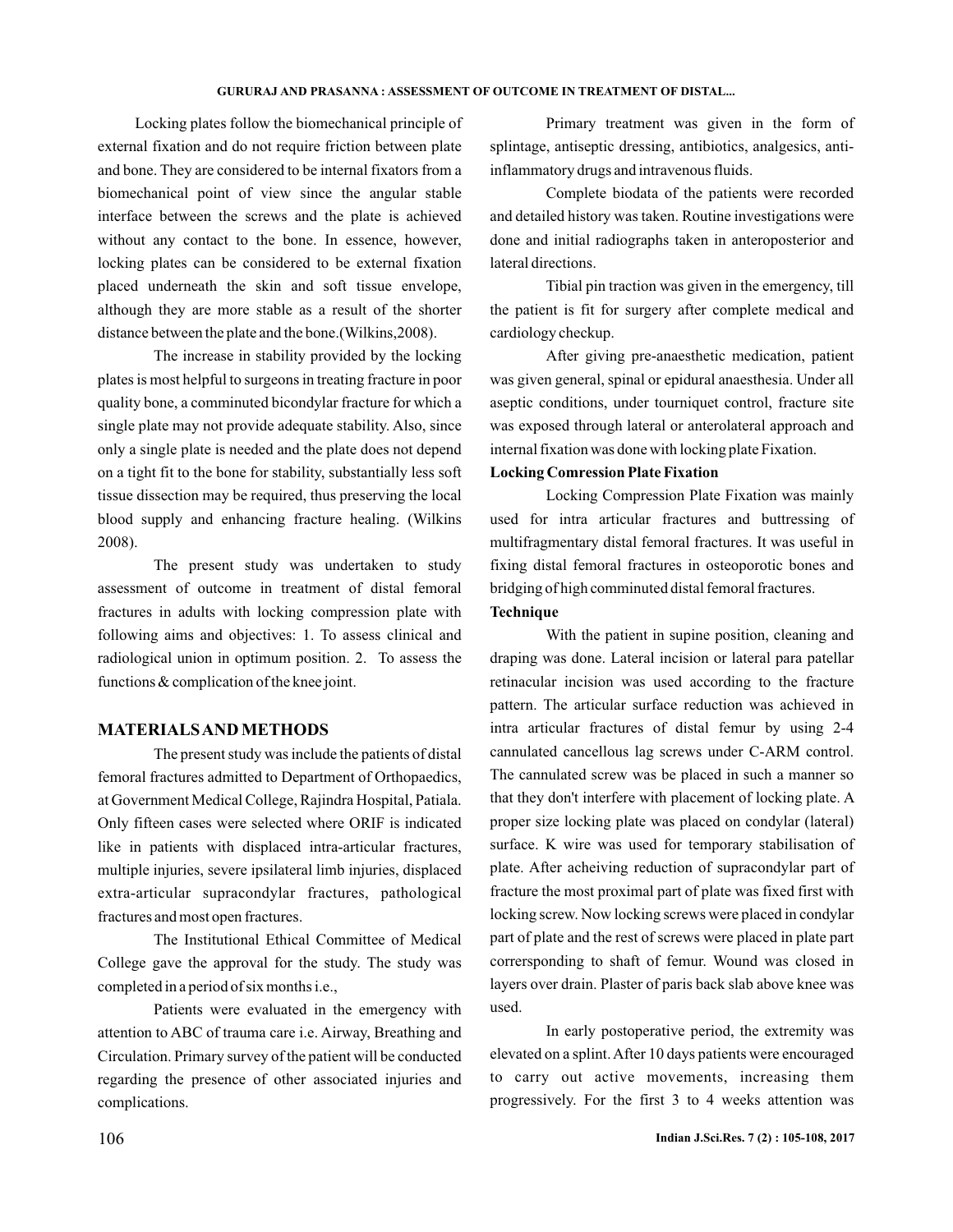focused in gaining the ability to extend the knee. After that flexion was increased gradually.

At 6 weeks interval, patients were assessed clinically and radiologically. Active exercises and partial weight-bearing were advised. After that patients were assessed every 4 weeks for assessment of union and restoration of function.

The final results will be assessed according to the criterion of Neer et al (1967).

# **RESULTS**

In our study of 15 cases, 10 patients (68%) were in the age group of  $\leq 60$  years however there were 5 patients (32%) in the age group of more than 60 years. most of the patients (87%) were males which can be attributed to more outdoor activity of males. Sixty percent patients were of lower middle socioeconomic status as this study was conducted in government set up. 68% of patients were literates and 32% were illiterates. More than Half patients (63%) had right sided injury and 47% of patients had left sided injury. Mode of injury in most of the patients (94%) was road side accident and in rest 6% of cases the mode of injury was fall from height. One third of the patients had associated medical conditions, 2 patients out of 5 had diabetes mellitus and 3 patients had hypertension. 60% patients had simple fractures and 40% patients had compound fracture. Most (75%) of the patients had C type of fractures. Among the C type of fractures 4 cases were of C3 subtype, 5 cases were of C2 subtype and 1 case was of C1 subtype the rest 4 cases had A type of fractures. Out of 4 patients, 2 cases were of A2 subtype and 1 case was in each A1 and A3 respectively. 5 patients (34%) were having osteoporosis.

Most of the patients were operated within an interval of 7 days (54%): however in 7 patients (46%) the delay was up to 14 days to stabilise the associated medical conditions and in treating compound fractures. No patient was operated within 24 hours to avoid hemodynamic instability. Two patients (13%) suffered immediate complications, both had superficial infection.

Forty patients were allowed partial weight bearing in 9-11 weeks, 32% patients started partial weight bearing in 12-14 weeks and 28% patients were allowed partial weight bearing in 14-18 weeks.

66% patients had sufficient callus formation and 34% had callus present but not all around. Knee arthrosis was present in 34% of cases before injury, as suggested by history of pain in knee which increases on squatting and climbing stairs. Knee arthrosis was found in 55% of the patients in post operative period. Among these 8 patients, 5 patients were already having history knee arthrosis in the pre operative period.

28% of patients had knee movements 80-99 and 27% of patients had 60-79 of knee movements. 28% of patients had range of movements 100-129 and only 3 patients (16%) obtained full knee movements (Table 1).

Most of the cases (45%) had good results according to Neer criteria, 28% cases had excellent and 27% of cases had fair results (Table 2).

#### **DISCUSSION**

The present study does show a biphasic age distribution of the patient population. 32% of the patients were in age group more than 61 years.

Most of the patients in (87%) were males which can be attributed to more outdoor activity in males. our

| <b>Knee Movements</b> | <b>Number of Patients</b> | $%$ Age |
|-----------------------|---------------------------|---------|
| Full (130 or above)   |                           | 16      |
| 100-129               |                           | 28      |
| 80-99                 |                           | 28      |
| 60-79                 |                           | 28      |
| < 60                  |                           |         |
| <b>Total</b>          | 15                        | 100     |

**Table 1 : Range of Knee Movements**